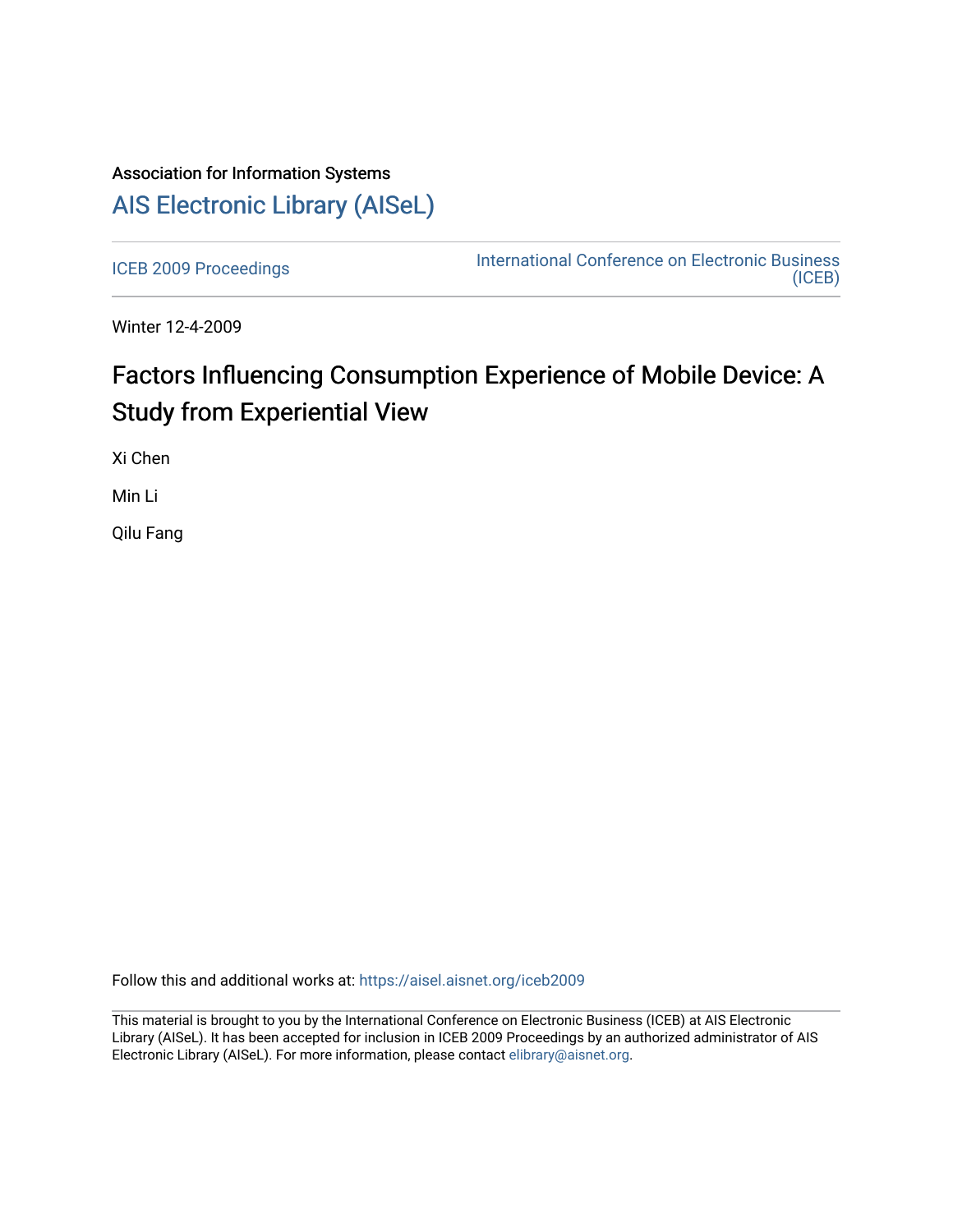## **FACTORS INFLUENCING CONSUMPTION EXPERIENCE OF MOBILE DEVICE: A STUDY FROM EXPERIENTIAL VIEW**

Xi Chen<sup>1</sup>, Min Li<sup>2</sup> and Qilu Fang<sup>3</sup> Department of Management Science and Engineering Zhejiang University, Hang Zhou  $\frac{1}{1}$ tigychen@gmail.com;  $\frac{2}{1}$ limin19890203@126.com;  $\frac{3}{1}$ fangqilu@126.com

## **Abstract**

Among the large number of studies on adoption of mobile commerce, the major research perspective is the utilitarian factors. In this study, we interpreted consumers' consumption experience of handphones from an experiential view of the intervening response system which focuses on hedonic factors of customers. We studied the following research questions. First, whether hedonic factors (e.g. subjective norms) and utilitarian factors (e.g. convenience), are positively related to emotional factors. Second, whether emotional factors are positively related to customers' consumption experience of mobile device. A survey study was conducted to collect data from 293 mobile phone users. The results of this research implied that hedonic factors performed a positive effect on the consumption experience, while the utilitarian factors had a negative effect on the consumption experience of consumers.

**Keywords:** Hedonic, Intervening Response System, Consumption Experience, Experiential View, Mobile Device

## **Introduction**

Mobile phones provide us not only an easier way of communication but also make our lives more colorful. More and more people start using mobile devices. It is estimated that the mobile phone sales will reach at least 300,000,000 U.S. dollars in 2009. After researched among the customers, Authen Tec found that, 58% of the respondents have purchased the mobile phones with the functions of m-bank and other m-services. 74% of the respondents were planning to receive the m-services by mobile phones. And the percentage of the respondents who have the plan to upgrade their mobile phones to meet the m-services is 30%. The market of mobile data services has been growing rapidly in both the users' quantity and the profit. According to A.C. Nielsen's report, the global mobile services have achieved a profit of about 20 billion in 2008 and the demand of mobile communication services will reach 57.5 billion U.S. dollars in China in the following three years. A high-speed growth and lucrative market will inevitably bring about the

fierce competition. In this situation, an effective and essential method is to study the consumer behavior and analyze their willingness and preference, which is the only way for a company to thrive in a fierce market competition.

Nowadays, mobile phone is more than a verbal system, but a tiny computer or a combination of entertainments. More and more customizing and humane factors are put into mobile device design, contributing to consumers' optimum subjective experience. The success of Ipod tells us that customers care about not just function. Whether those personal electronic devices can bring happiness and joyfulness may be equally important or even more.

The purpose of this paper is to explore the effects of hedonic factors on customer consumption experience (mobile commerce usage intention, adoption, and satisfaction) in the context of mobile device usage from the perspective of experiential view of the intervening response system. The study addresses questions as follows: (1) do the hedonic factors influence customers' emotion with their mobile devices; (2) how do the hedonic factors influence their emotional states; (3) how does the emotion of customers influence their behavior towards mobile devices?

## **Literature Review**

Among the large number of studies on adoption of mobile commerce, the major research perspective is the utilitarian factors which caused the application of m-commerce. Davis' Technology Acceptance Model (TAM) [9] has been widely cited as a framework for explaining uses' IT adoption and usage in multiple contexts, say that researches on m-commerce application and environmental factors [29]. Previous IT adoption literatures have focused on general technology perceptions, the direct adoption drivers, namely perceived usefulness (PU) and perceived ease of use (PEU), and its antecedent variables, or external variables, the indirect adoption drivers.

New factors were added to enhance the explanatory power of the variance in users' behavioral intention related to IT adoption. In a research concerning financial problems of mobile application, Luarn and Lin extended the TAM by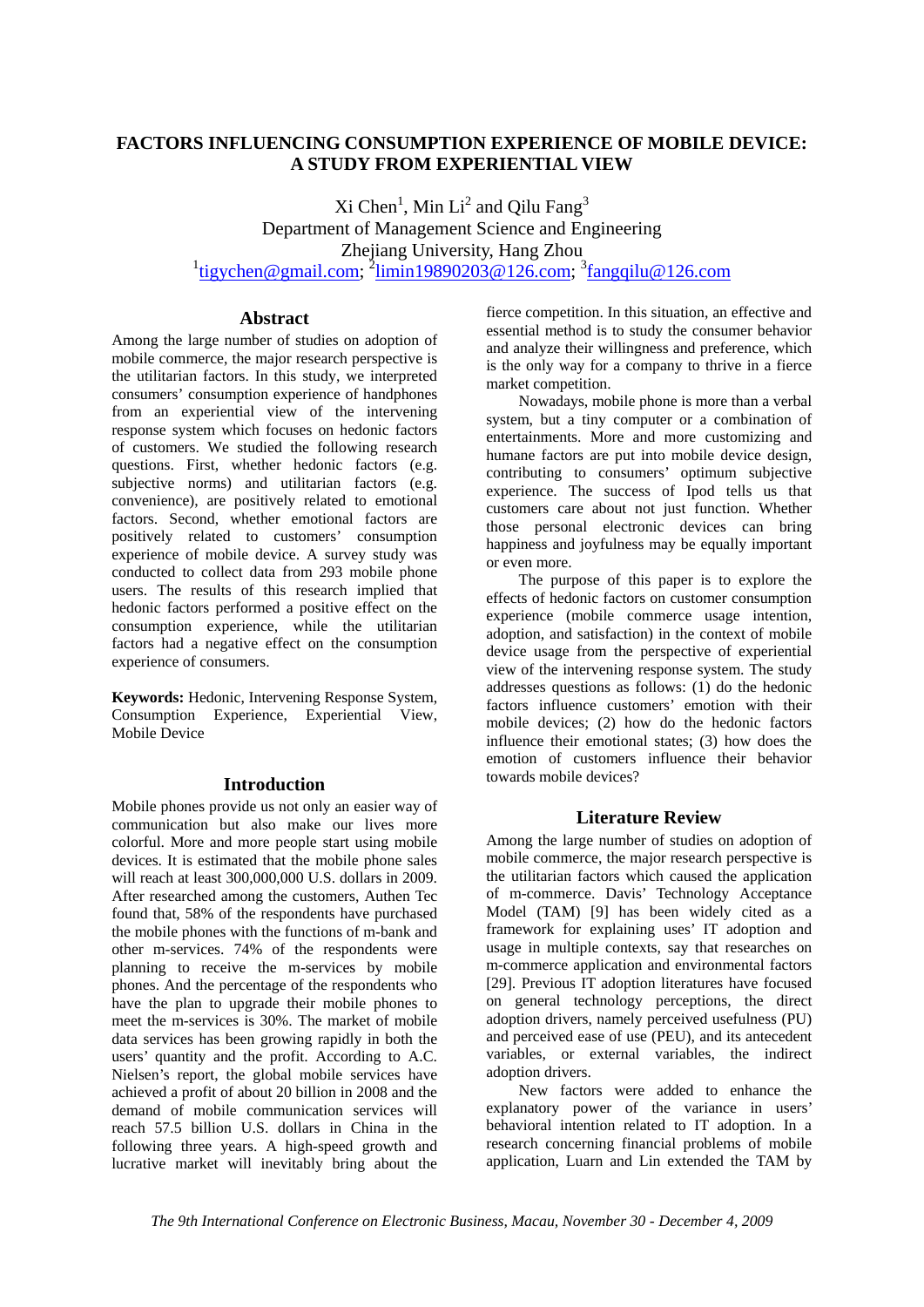new factors of trust, self-efficacy and transaction cost, which involved individual differences into the classification of external variables [22]. Dickinger, Arami, and Meyer added perceived enjoyment and social norm, the two important antecedents for the adoption of technology with network externalities, into TAM [10]. The model extension provides us a wider sets of adoption drivers, including general technology perceptions [15], individual differences (self-efficacy) [21] [22] [24], user psychographics (e.g. perceived enjoyment) [15], social influence (e.g. social norm)  $\begin{bmatrix} 10 \\ 15 \\ 21 \end{bmatrix}$  and demographics (e.g. gender and age) [16]. In addition, system quality is also established to have a causal relationship with adoption of m-commerce [18].

Nevertheless, most of the aforementioned studies are conducted under the context of workplace system. In contrast, mobile devices and some mobile services are closely related to customers' personal life. Mahatanankoon found that motivational, situational, and psychological factors could influence personal services such as mobile SMS use experience [24]. The mobile device using behavior cannot be fully determined by utilitarian values.

Therefore, a number of researchers studied IT adoption in settings other than the workplace in recent years. Two new factors, visual orientation and fun, are added into TAM by Bruner and Kumar [4], which can help the researchers to forecast the willingness of the customers whether they are interested in participating in m-commerce. Lu, Yu, Liu, and Yao added technology complexity, trust, individual differences, social influences and facilitating conditions into TAM to explain the consumer willingness of mobile Internet users [21]. Nysveen, Pedersen, and Thorbjornsen have conducted a study on the determinants of consumer adoption willingness of mobile phone text message, mobile contact, mobile payment, mobile games and other mobile applications [26]. The established factors are perceived enjoyment, perceived usefulness and perceived expressiveness [26]. From a non-TAM perspective, Mahatanankoon examined the effects of personality traits (individual playfulness, personal innovativeness) and optimum stimulation level (OSL) on text-messaging activities and m-commerce intention [24]. The findings implied that personality traits mediated by OSL can be applied to study IT-based adoption behaviors [24].

Prior literatures have examined the contribution of motivational, situational, and psychological factors towards IT adoption in non-work settings, where IT was not been regarded as a tool to improve task performance. A generally accepted view is that, in order to get an understanding of consumer willingness of

m-commerce adoption, researchers need to start with the emotional and cognitive perspective related to the social and cultural background of individuals [28]. For example, as "cool" feature becomes one of the vital considerations when using mobile device, many people prefer iPod to other mp4 players, which are more powerful, long lasting, and having larger capacity. As it were, iPod is successful for its concise design and its culture, which symbolizes innovation and rebellion.

Although most studies were conducted from the utilitarian perspective and not free from the conventional performance conception of IT use, in m-commerce, consumption experience is more vital than product itself. Internal imagery and emotions can be aroused by external multiple sensory modalities including sounds, tactile impressions and visual images [13]. From a hedonic perspective, Holbrook and Hirschman have introduced, defined and linked constructs of multisensory experience, fantasy imagery and emotive response to various consumption processes [14]. Therefore, aside from the benefits of utilitarian response, such as perceived usefulness and perceived ease of use, other hedonic factors, such as subjective and perceived experience, could determine consumers' usage patterns [24].

In the context of shopping, Park, Kim and Forney explored the causal relationships among fashion involvement, positive emotion, hedonic consumption tendency and fashion-oriented impulse buying [27]. The study showed that Fashion involvement and positive emotion have positive effects on consumers' fashion-oriented impulse buying behavior with Hedonic consumption tendency being an important mediator. More hedonic consumers (typically younger people with lower income or lower education level) tend to seek excitement experiences during leisure time, in the context of internet bank service, and personality is emphasized when consumers concern more about playful and entertaining service features [23].

In conclusion, in the context of m-commerce, where wonderful consumption experience is demanded and network externality exists, hedonic factors could be vital antecedents for the IT usage. Having examined previous literatures, we focus on four sets of usage drivers: individual differences (self-efficacy), user psychographics (e.g. emotion), social influence (e.g. subjective norm) and system quality (e.g. media richness and convenience). The objectives of this study are to understand the factors affecting users' consumption experience of mobile device and to analyze the relationships among these factors.

## **Intervening Response System**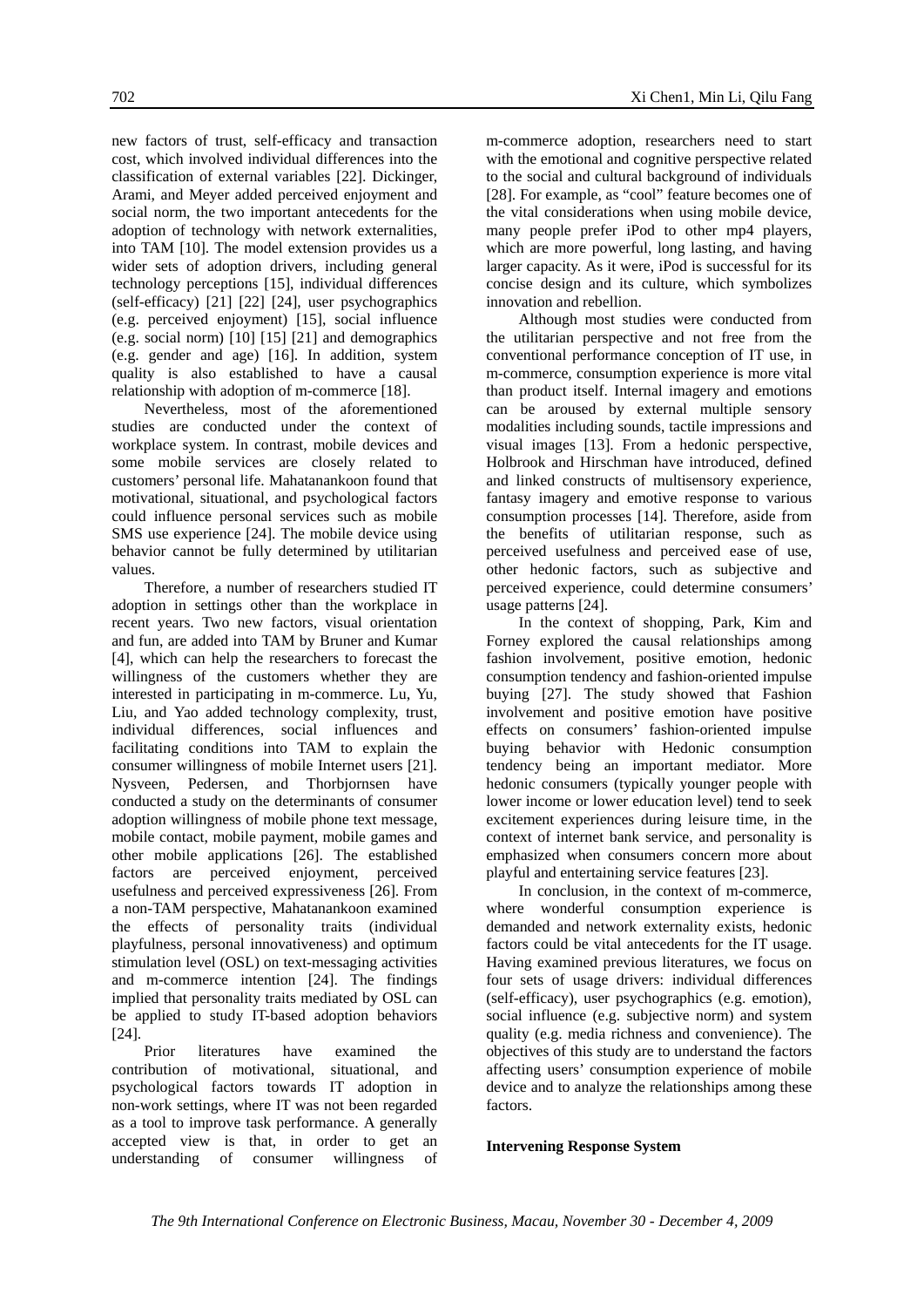The need of understanding consumers' consumption experience from emotional perspectives leads us to the intervening response system. Within the field of consumer behavior study, intervening response system was widely used, which defines individual's services or products usage as a process involving individual's cognition, affect, and behaviors. Individual mobile device usage can be defined as an individual's cognition, affect, and behavior [5]. The intervening response system is understood from two perspectives: information process view and experiential view. The former is more about rational choice and the latter is more about irrational buying needs [14]. Information processing model regards consumers as a goal-oriented logical thinker and emphasize the utilitarian value of consumption [14]. Recent studies on information system have shown the information processing model neglects several important consumption phenomena, including

enjoyment, playfulness, excitement etc. [23] [24] [27]. Laukkanen and Lauronen regarded consumers' utility as subjective consumption that tried to seek "satisfying experiences instead of pure products" [19]. Since mobile device may be used both functionally and hedonically, we explore user behavior in relation to hedonic consumption. Therefore, it is necessary to understand the intervening response system from the perspective of experiential view which puts more emphasis on hedonic factors when we want to study customers' mobile device usage.

From an experiential perspective, Holbrook and Hirschman involve the fantasies, feelings, and fun into intervening response system [14]. The contrast between information processing and experiential view on intervening response system is shown in Figure 1.



Figure 1. Intervening Response System, adopted from Holbrook and Hirschman [14] Note: The slash marks indicate a comparison between the information processing perspective (left side) and the experiential view (right side).

The experiential view emphasizes the recognition of symbolic meanings, hedonic responses, and esthetic criteria when explaining consumer behaviors [14]. Cognition refers to "the mental functions, or mental processes" (e.g. comprehension, inference, decision-making, planning and learning), such as level of attention. The experiential view focuses on cognitive process at a more subconscious and private level [14].

Affect is defined as "the experience of feeling or emotion" [15] (e.g. level of anxiety) and thought to be based on a prior cognitive process [20]. An affective reaction, such as liking, disliking, or the experience of pleasure or displeasure, is elicited after a certain amount of cognitive processing of information has been accomplished [3]. Apart from the attitude (like or dislike of a particular brand) and the preference (the rank relative to other brands), which are emphasized in the information processing perspective, diverse emotions like love, hate, fear, joy, boredom, anxiety, pride, anger, disgust, sadness,

sympathy, lust etc. also play an important role as aspect of affect [14]. Consumers' affective states (e.g. pleasure) can influence the intention to use product or the experience on using. People tend to do repeat behaviors from their past positive experience, thus, if they gains positive affect from mobile service, users will intend to use the service continuously and more frequently.

In the area of behavior, the experiential view emphasizes the mental events surrounding the act of consumption, that is, experience. Behavior is defined as "the users' observable actions" [5], such as the activities they participate. The entertaining-, arts-, and leisure- related offerings of mobile service call attention to the experiences when actually consuming it [14].

## **Research Model and Hypotheses**

Using mobile device is often determined by situational and psychological factors, which stimulates emotion and then raises the satisfaction of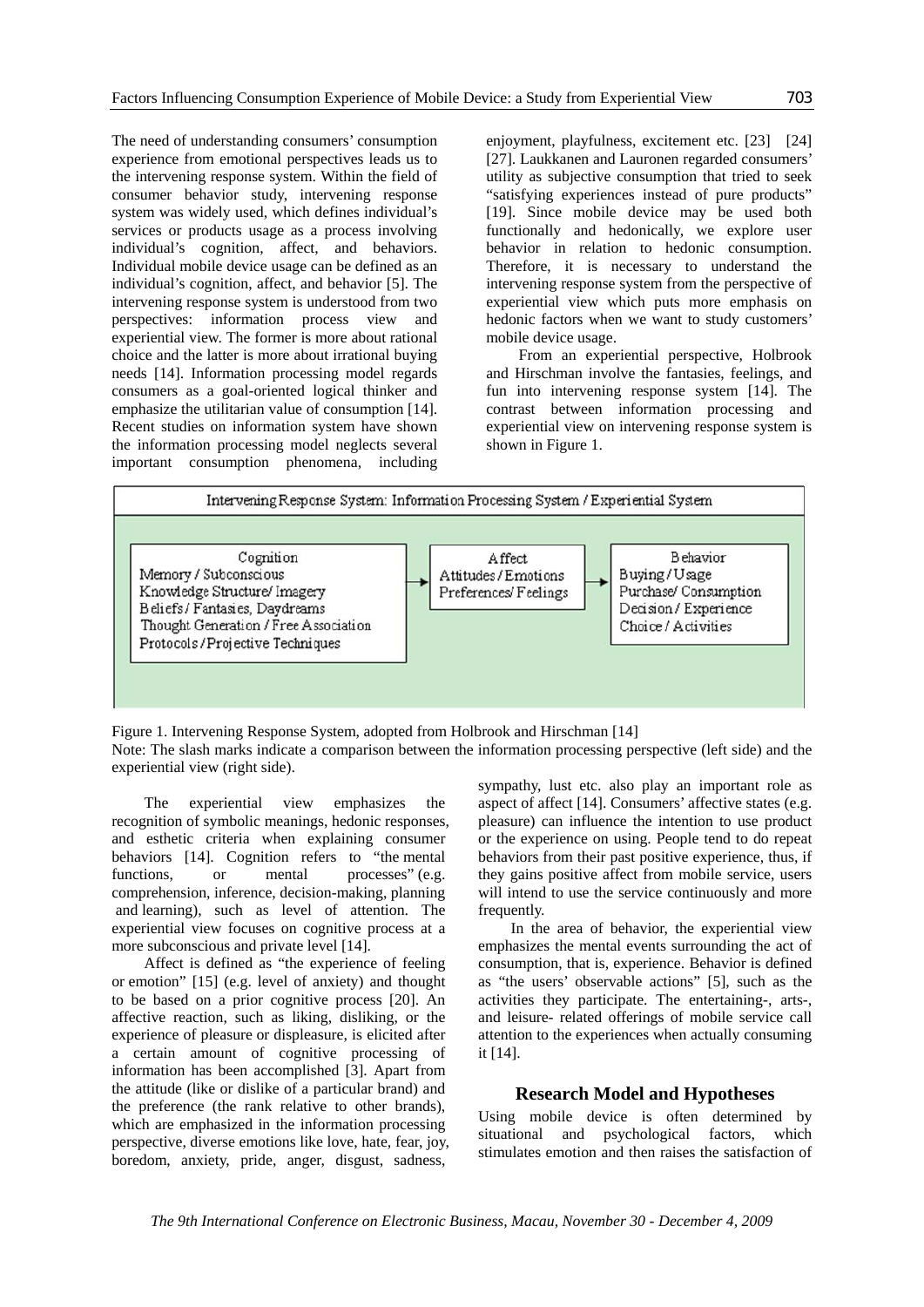mobile device usage or motivates the intention to use. The intervening response system suggests that consumers' behaviors are influenced by both their experience with the environmental factors and their inputs to the environments [14]. The environmental factors can be studied from two aspects: system quality and social influence [10] [18] [21]. On the other hand, consumers' inputs are factors that determine one's consumption view that influences their intervening response system [14]. It has five dimensions: (1) Resource (e.g. time); (2) Task definition (e.g. hedonic response); (3) Type of involvement (e.g. orientation reaction); (4) Search activity (e.g. exploratory); (5) Individual differences (e.g. personality, religion) [14]. Among those dimensions, previous investigation on individual differences has shown its essential contribution to explain or predict consumer behavior [21] [22] [24]. Therefore we focus on individual differences to study the effect of consumers' inputs.

In the context of m-commerce, system quality can be understood from the angle of how well handphones can facilitate consumers to do what they want. It was discovered that factors such as perceived convenience has significant effect on customers' decision calculus in on-line repurchases, being moderated by transaction experience [12]. Greater convenience means user could spend less time and effort to gain more utility during usage [12]. Convenience can be defined as consumers' perceptions of the time and effort involved in using the mobile device [2]. It is reasonable to assume that for the same service, customers would prefer whichever mobile device offers the greater convenience. Using mobile device costs users' mental and physical energy, such as operating keypad, and surfing a mobile website. If the keypad is insensitive or the website is very slow, users may feel impatient or even annoyed. Emotions, like pleasure, will increase when time and effort are saved. Therefore, in this study, we include convenience in our model, which is expected to bring great positive effect on feeling and emotion towards mobile device. *H1. Convenience has a positive effect on emotion during mobile device usage.* 

One advantage of mobile phone is that it enables people to communicate over long distance in various ways (e.g. voice call, E-mail, text message). Users can freely choose communication way in desired degree of media richness, which may have different impacts on the users' perception, appreciation, or level of satisfaction [25]. In situations that messages containing equivocality, it is important to use richer communications media [7], such as video call. While leaner media types can sometimes offer more efficiency than richer ones, in situations that messages were unequivocal [7], such as text message. Therefore, one should choose the

media type that offers the greatest efficiency and the greatest opportunity for the intended message to be conveyed accurately [6]. Thus, users could well transmit their information, including feelings and emotions, via mobile phone and get appropriate feedback mutually.

When studying consumers' consumption experience of mobile phone, we cannot ignore that unique feature of mobile phones. Therefore, we included media richness as another factor examining system quality. Media richness is defined as the ability of a medium to carry information [30]. According to Daft and Lengel's theory, media richness is the ability of the media to, (1) relay immediate feedback, (2) provide feedback cues such as body language, (3)allow the message to be created or altered specifically for an intended recipient, and (4) transmit the feelings or emotions of the communicators [7]. From the definition, it can be observed that media richness is different from convenience in that the latter is from a utilitarian perspective while the former reflects more feelings and emotions of consumers. New technology on mobility brings impacts on the quality or nature of communications between people, which enriches their mobile life and increase pleasure and excitement during usage. In this study, media richness is expected to be one of the hedonic factors preceding the emotion.

## *H2. Media richness has a positive effect on emotion during mobile device usage.*

As to the aspect of social influence, according to the Theory of Planned Behavior (TPB), subjective norm is included as a determinant of behavioral intention, as well as attitude, and perceived behavioral components [29]. By examining students' usage of a computing resource facility over a period of time, Taylor and Todd find subjective norm has a significant influence on behavioral intention [29]. Subjective norm is defined as the person's perception that relevant individuals or groups think he should perform or not perform a behavior [11]. An individual may gain a satisfying experience if his/her friends think his/her handheld phone suits him/her. Comparing to TAM, TPB emphasizes the power of subjective norms. It maintains people in a society would be affected by other groups, especially the crucial mass. In the context of WAP services, Hung and Chang proposed a model comparison among three competing theoretical models (TAM, TPB, Decomposed TPB model) for explaining user acceptance [17]. The study found TPB and decomposed TPB were superior to TAM in terms of their ability to explain user acceptance of WAP services, and the actual use of WAP services was determined mainly by attitude and subjective norm rather than perceived behavioral control when applying TPB [17].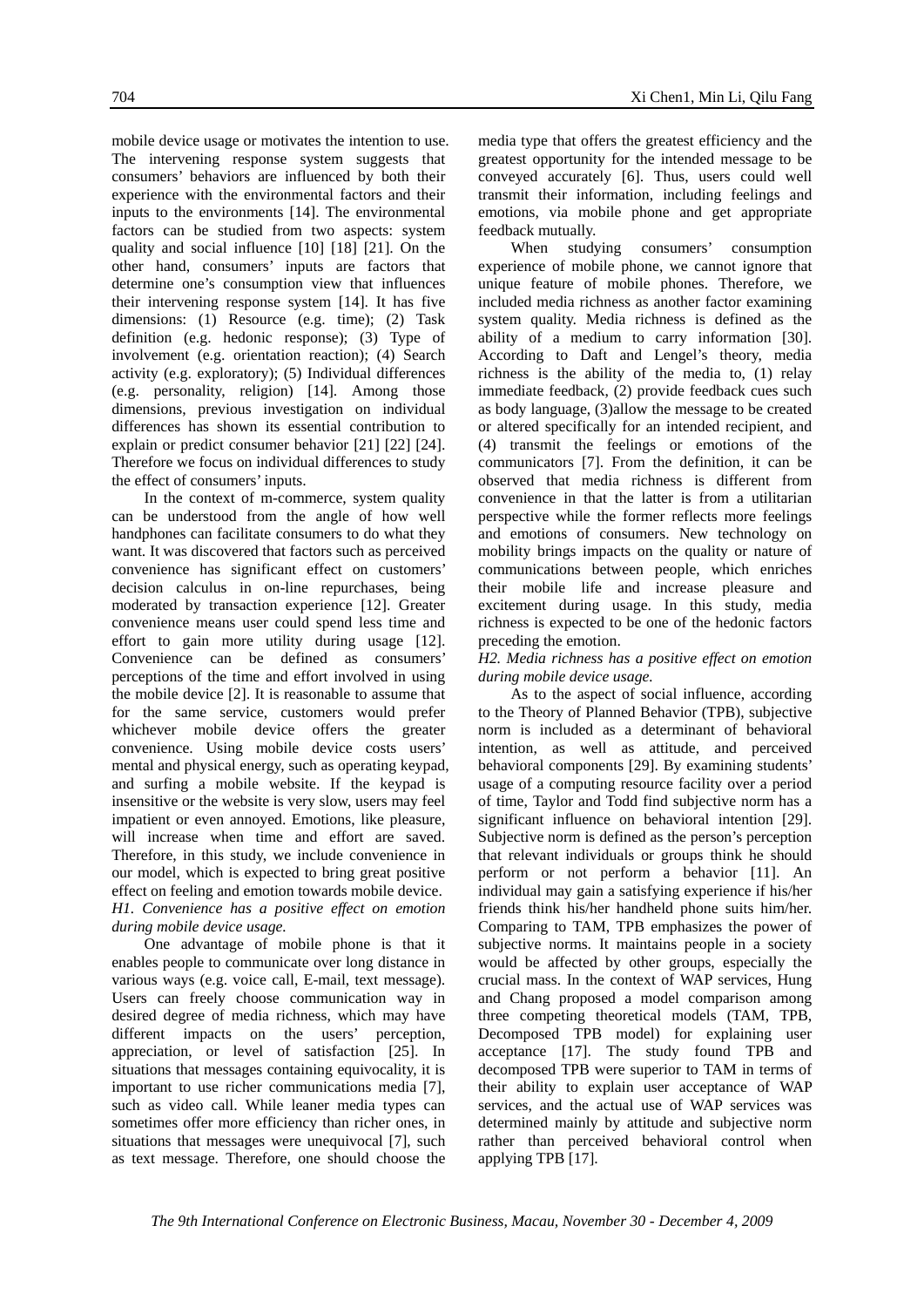Previous studies usually regard subjective norm as a utilitarian factor, which affects people's attitude, thus affects their behavioral intention. However, with highly interactive services like m-commerce, subjective norm is an essential determinant of perceived enjoyment due to network effects [10]. From an experiential view, this study desires subjective norm to be a hedonic factor, which could affect their consumption experience after through actual use. It is more enjoyable to use mobile phone if most of one's friends are also available via mobile phone.

## *H3. Subjective norms have a positive effect on emotion during mobile device usage.*

In terms of individual difference, one of the variables received researchers' attention is self-efficacy. Luarn and Lin studied the relationship between self-efficacy and individual response to information stechnology [22]. According to Bandura's Social Cognitive Theory, self-efficacy is defined as the belief that one is capable of succeeding in attaining certain goals [1]. Self-efficacy is believed to affect one's thought patterns and emotional reactions, especially to regulate emotional states when experiencing in threatening or difficult situations [1]. Users with higher self-efficacy tend to experience more kinds of communication media and function, while users with lower self-efficacy may be confined in few operations. The more mobile service users experience, the more fun and sense of satisfaction they're likely to have. Empirical evidence of a causal link between self-efficacy and behavioral intention, which is mediated by perceived ease of use and perceived usefulness, has shown in context of wireless finance [22] and WAP services [17]. Therefore, self-efficacy is involved into our study to explain the usage of

## technology or intention to use.

*H4. Self-efficacy has a positive effect on emotion during mobile device usage.* 

Consumption emotion refers to "a set of emotional response elicited specially during product usage or consumption experience" [12]. Evidence shows emotion has an important role in the adoption and usage of technology. With network externalities, perceived enjoyment is an important antecedent for the adoption of technology [10]. Individual playfulness has a positive effect on the individual's OSL and exploratory usages of mobile devices [24]. Wakefield R. L. and Whitten D. found that playfulness will generate positive feelings that drive usage behavior [32]. Consequently, previous literature has provided the theoretical and empirical support for relationship between emotion and consumption experience.

### *H5. Emotion has a positive effect on consumption experience.*

Applying the intervening response system from the perspective of experiential view shown in the Figure 1, the research model depicted in Figure 2 is developed to examine several utilitarian and hedonic factors toward consumption experience. It illustrates the relationships among six variables (Convenience, media richness, subjective norms, self-efficacy, emotion, and consumption experience) in a mobile commerce context.

In this model, emotion is assumed to be influenced by convenience (H1), media richness (H2), subjective norms (H3), self-efficacy (H4). In addition, emotion is assumed to influence consumption experience (H5). Estimates for the structural model for consumption experience were based on five hypotheses.



Figure 2. Research model

## **Methodology Measurements**

The self-administered questionnaire included six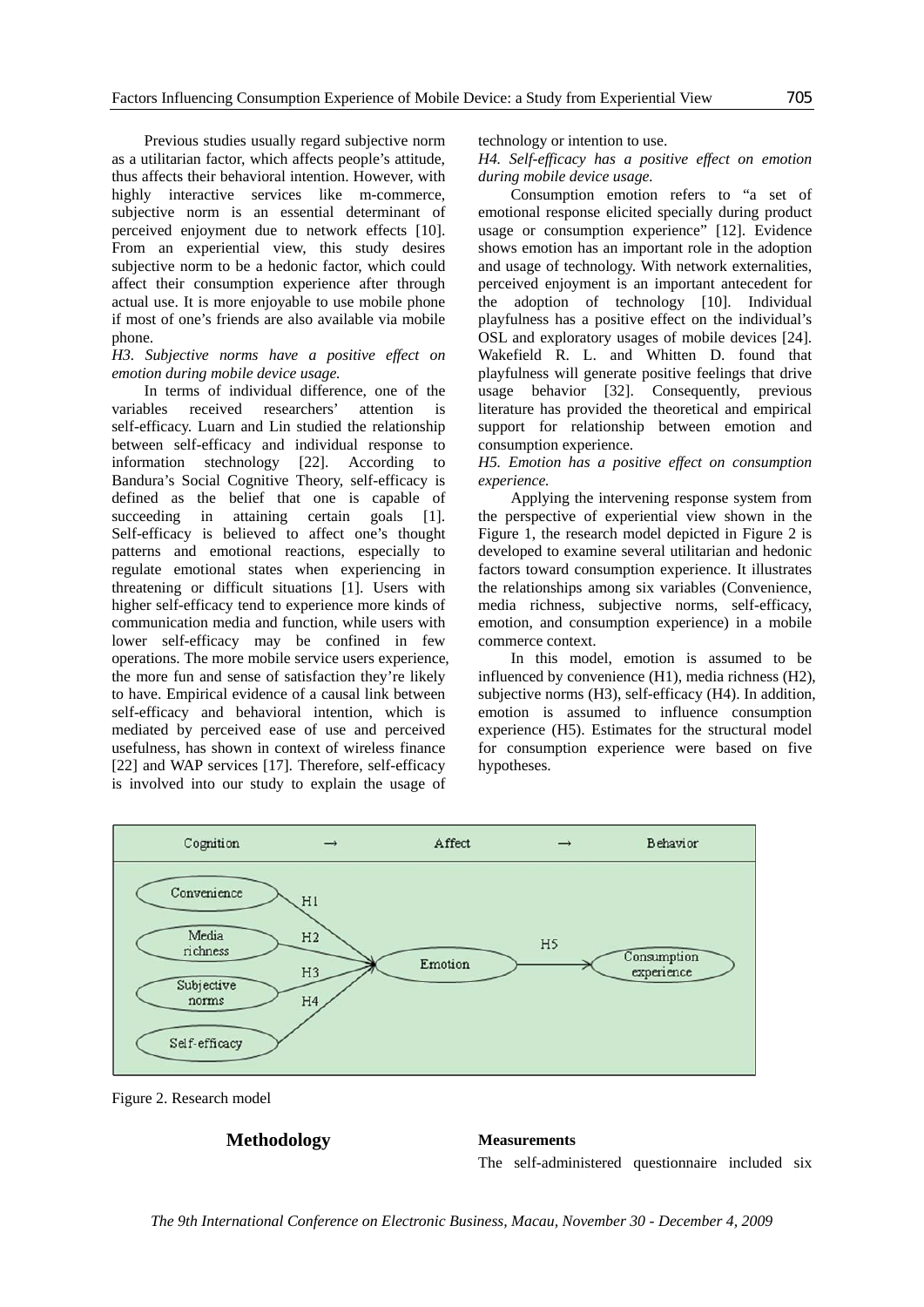variables. The survey instrument was developed by adopting existing validated questions wherever possible. Some items were self-developed for more accurate fit between the instrument and the context of the research. Five items for convenience were adopted from Gupta and Kim [12]. Three items for media richness were adopted from Daft and Lengel [8]. Four items for subjective norms were adopted from Hung and Chang [17]. Three items for self-efficacy were adopted from Luarn and Lin [22] and from Hung and Chang [17]. Five items for emotion were adopted from Voss, Spangenberg, and Grohmann [31]. According to Holbrook and Hirschman, consumption experience was consisted of three aspects: intention to use, activities involved in consumption, and mental events surrounding the act of consumption [14], thus four items was developed, such as "I want use this cell phone more frequently".

## **Sampling and Data Collection**

The sample was 90% college students at one university in a southeast city in China and 10 percent people-at-work aged 25 to 35. The questionnaire was administered in study classrooms, library or via e-mail. Usable data were obtained from 293 respondents who represented 51 percent female and 49 percent male people.

The variables were measured on a five-point Likert scale (1 = strongly disagree,  $5$  = strongly agree).

#### **Data Analysis**

The measurement model and structural model was examined by LISREL 8.7. The measurement model assessed how the latent variables (Convenience, media richness, subjective norms, self-efficacy, emotion, and consumption experience) were measured for the observed indicators (e.g. CVN, MDR, SN, SFE, EM, and BH). The structural model applied the relationships among these latent variables to test the hypothesis (See Figure 2). The overall fit of the model was assessed by root mean square error of approximation (RMSEA), goodness-of-fit index (GFI), adjusted goodness-of-fit index (AGFI), comparative fit index (CFI), normed fit index (NFI), incremental fit index (IFI), and the non-normed fit index (NNFI).

#### **Results**

## **Measurement Model**

In the structural model presented in Figure 2, there are one exogenous variable – consumption experience (BH) – and five endogenous variables – convenience (CVN), media richness (MDR), subjective norms (SCN), self-efficacy (SFE), and emotion (EM).

The estimated measurement model presented in Table 1 consisted of five observed variables (EM1, EM2, EM3, EM4, EM5) for emotion, four observed variables (BH1, BH2, BH3, BH4) for consumption experience, five observed variables (CVN1, CVN2, CVN3, CVN4, CVN5) for convenience, three observed variables (MDR1, MDR2, MDR3) for media richness, three observed variables (SFE1, SFE2, SFE3) for self-efficacy, and four observed variables (SCN1, SCN2, SCN3, SCN4) for subjective norms. Overall, the coefficients of factor loading on the latent constructs ranged from 0.44 to 0.76 and all paths were significant. Besides, error variances of all constructs were positive, suggesting a good preliminary fit of the measurement (See Table 1).

| Item              | Emotion<br>Consumption experience |                  |                  |      |                 |                  |      |                  |                  |
|-------------------|-----------------------------------|------------------|------------------|------|-----------------|------------------|------|------------------|------------------|
|                   | EM1                               | EM <sub>2</sub>  | EM <sub>3</sub>  | EM4  | EM <sub>5</sub> | BH1              | BH2  | BH <sub>3</sub>  | BH <sub>4</sub>  |
| Loading           | 0.58                              | 0.64             | 0.56             | 0.72 | 0.56            | 0.51             | 0.51 | 0.67             | 0.66             |
| Error<br>Variance | 0.3                               | 0.19             | 0.24             | 0.14 | 0.19            | 0.34             | 0.34 | 0.27             | 0.27             |
|                   |                                   |                  |                  |      |                 |                  |      |                  |                  |
| Item              | Convenience                       |                  |                  |      | Media richness  |                  |      |                  |                  |
|                   | CVN1                              | CVN <sub>2</sub> | CVN <sub>3</sub> | CVN4 |                 | CVN <sub>5</sub> | MDR1 | MDR <sub>2</sub> | MDR <sub>3</sub> |
| Loading           | 0.48                              | 0.44             | 0.7              | 0.67 |                 | 0.61             | 0.57 | 0.63             | 0.48             |
| Error<br>Variance | 0.43                              | 0.56             | 0.16             | 0.14 |                 | 0.17             | 0.2  | 0.19             | 0.28             |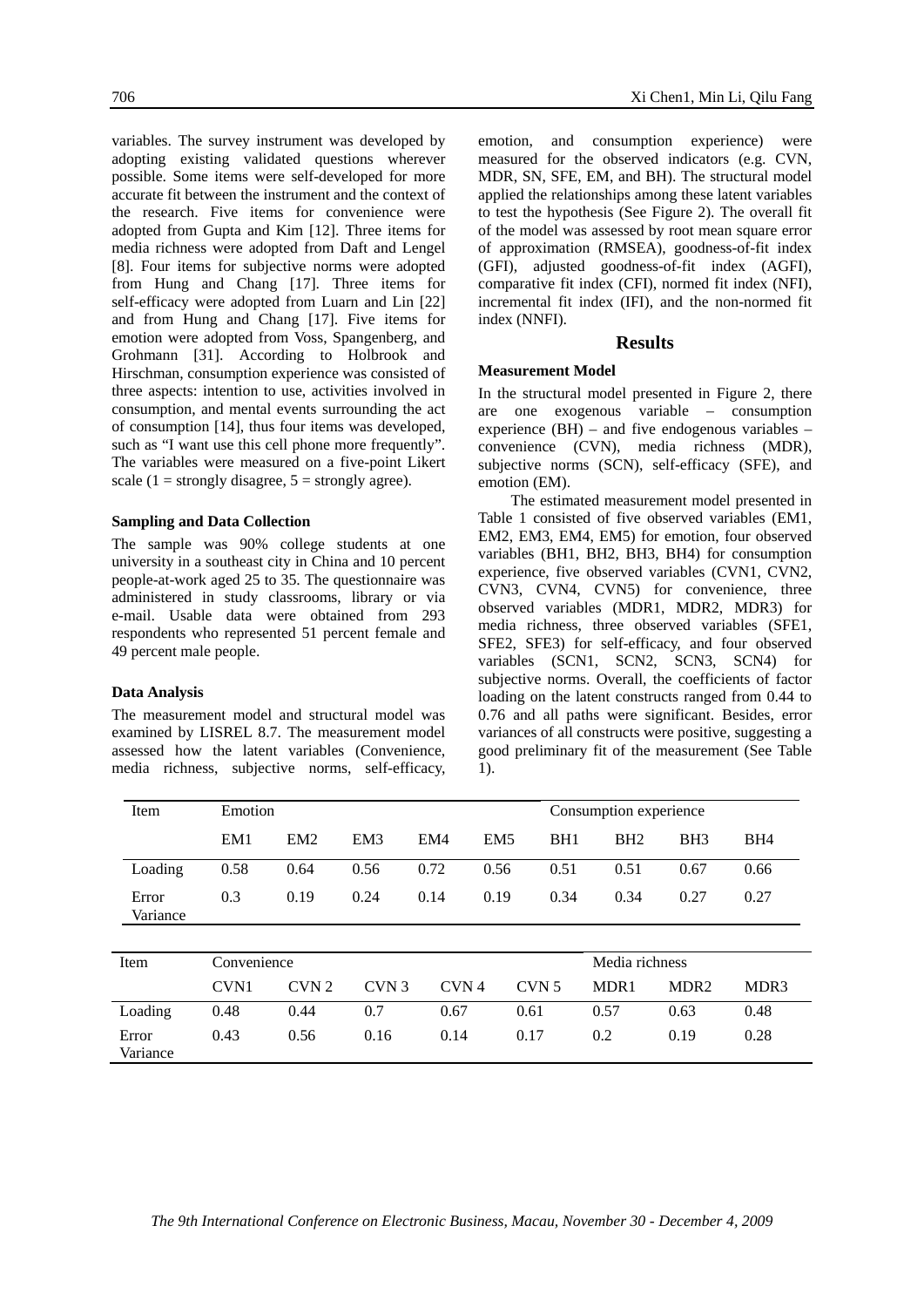| Item              | Self-efficacy    |                  |                  |                  | Subjective norm  |                  |                  |  |  |
|-------------------|------------------|------------------|------------------|------------------|------------------|------------------|------------------|--|--|
|                   | SFE <sub>1</sub> | SFE <sub>2</sub> | SFE <sub>3</sub> | SCN <sub>1</sub> | SCN <sub>2</sub> | SCN <sub>3</sub> | SCN <sub>4</sub> |  |  |
| Loading           | 0.65             | 0.76             | 0.67             | 0.6              | 0.62             | 0.67             | 0.67             |  |  |
| Error<br>Variance | 0.28             | 0.07             | 0.14             | 0.33             | 0.3              | 0.19             | 0.26             |  |  |

Table 1. Items Loading and Error Variance

The reliabilities of each latent variable and overall measurement were measured by Cronbach's Alpha. The Cronbach's Alpha of the latent variables ranged from 0.808 to 0.911 with an overall Alpha being 0.959 and exceed the suggested minimum cut-off 0f 0.7. Confirmatory factor shows good fit between the data and the construct of scale. The composite reliability (CR) from all the constructs ranged from 0.808 to 0.898, exceeding the

recommended 0.8 criterion. The average variance extracted (AVE) of each latent factor ranged from 0.535 to 0.747, more than the recommended value of 0.5, suggesting that the constructs are distinct. Besides, the  $\chi$  2/df was 1.37 and the RMSEA was 0.034, being below the desired maximum cut-off of 2 and 0.08 respectively (See Table 2). Accordingly, the measurement model was valid and reliable.

| Item                | Emotion | Consumption<br>experience | Convenience | Media<br>richness | Self-efficacy | Subjective<br>norm | Whole<br>measurement                |
|---------------------|---------|---------------------------|-------------|-------------------|---------------|--------------------|-------------------------------------|
| Cronbach's<br>Alpha | 0.911   | 0.808                     | 0.887       | 0.821             | 0.916         | 0.885              | 0.959                               |
| <b>CR</b>           | 0.898   | 0.819                     | 0.852       | 0.808             | 0.898         | 0.858              | $\chi$ 2/df = 1.37<br>$RMSEA=0.034$ |
| <b>AVE</b>          | 0.641   | 0.535                     | 0.543       | 0.587             | 0.747         | 0.603              |                                     |

## Table 2. Reliability and Validity

#### **Structural Model**

The fit indices for the mobile device user structural model suggested an excellent fit. The RMSEA was 0.043, lower than the maximum desired cut-off of 0.05. The 90 percent confidence interval for RMSEA was 0.052, being below the desired maximum cut-off of 0.08. The p-value for test of close fit (RMSEA  $\lt$ 0.05) was 0.90, higher than the desired minimum cut-off of 0.50. The GFI was 0.91, and the AGFI was 0.88, both of which were above the recommended thresholds of 0.9 and 0.8 respectively. The other fit indices were all satisfactory: the CFI =  $0.98$ , the NFI  $= 0.95$ , the IFI  $= 0.98$  and the NNFI  $= 0.98$ . Consequently, these results indicated that the structural model shown in Figure 3 adequately fitted the data.

The results confirmed the interrelationship among the six variables. This study found that the utilitarian factors, that is, convenience (H1), and self-efficacy (H4) had negative effects on emotion, while the hedonic factors, subjective norms (H3), and media richness (H2) had significant positive effects on emotion, which explains 52 percent of the variance. Emotion (H5) had significant positive effects on consumption experience explaining 47 percent of the variance. In addition, convenience, media richness, subjective norms, and self-efficacy had significant effects on consumption experience, explaining 24 percent of the variance (See Figure 3).

## **Discussion**

H1 was not supported. Convenience had a negative effect on emotion during mobile device usage and the effect is not significant. The result did not support a notion that mobile device user with high perception of convenience will generate more positive emotion. The reason may be that people will spend more effort and time in mobile commerce for the purpose of leisure or communication, and people appeal to personal space. Although mobile device enables people to contact others at will, people could be disturbed or bothered in any place or time. However, the negative effect of convenience on consumption experience is not significant, suggesting users are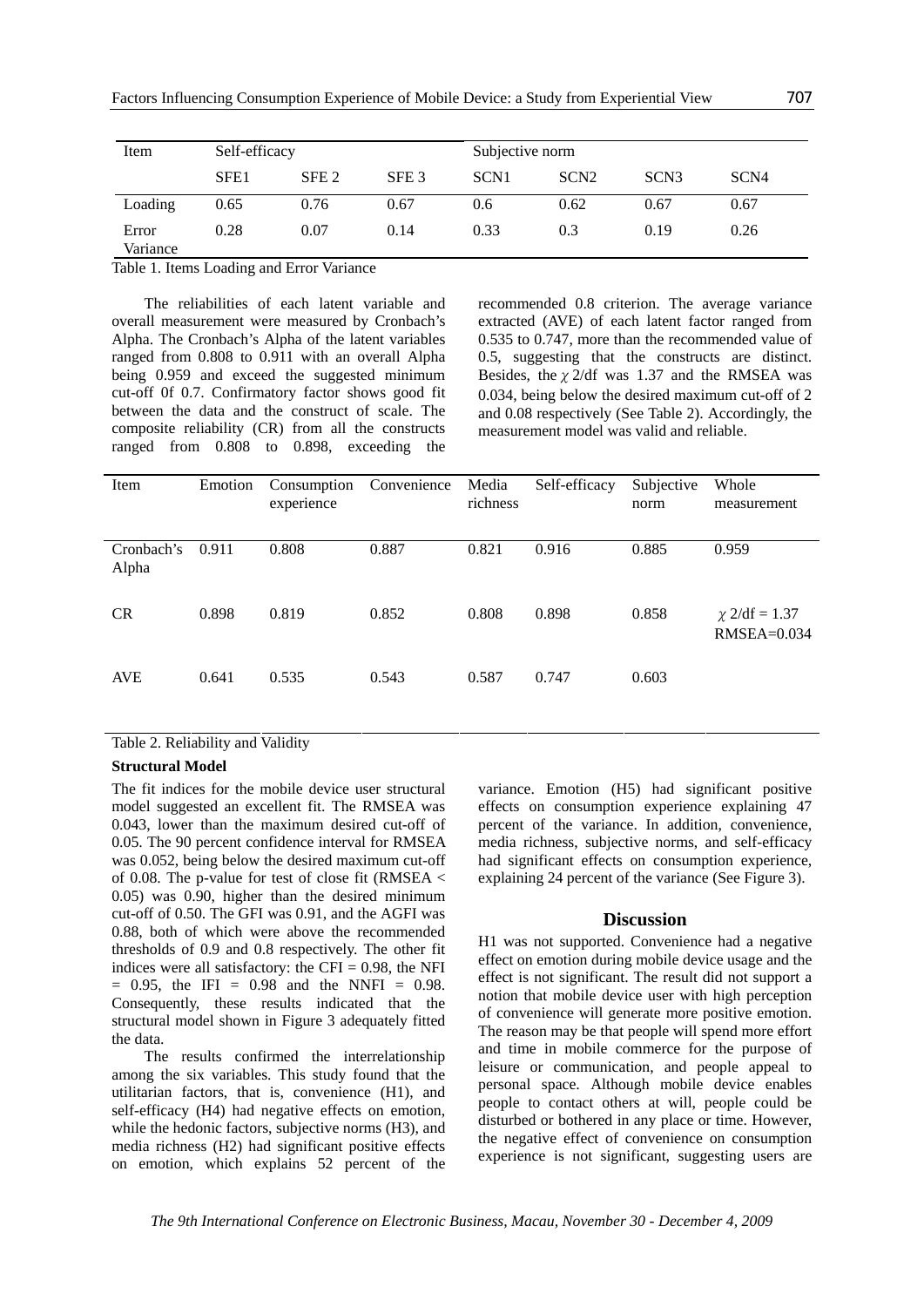$-0.13$ <sup>ns</sup> Convenience  $0.46$ Media  $0.81*$ richness Consumption Emotion  $0.52*$ experience Subjective norms  $R^2 = 0.52$  $R^2 = 0.47$  $-0.203$ Self-efficacy

likely to develop a perception of convenience and are used to these situations. Therefore, user's perception of convenience is not important in affecting their

hedonic experience.

Figure 3. Structural Model for consumption experience Notes: RMSEA =  $0.043$ , GFI =  $0.91$ , AGFI =  $0.88$ , NFI =  $0.95$ , NNFI =  $0.98$ , CFI =  $0.98$ , IFI =  $0.98$ , ns = not significant,  $* p < 0.01$ .

H2 was supported. The results showed media richness had a significant positive effect on consumption experience directly. Daft and Lengel reported that performance improves when team members choose proper media in different situations [7]. As the 3G era, people are able to have face to face talking in different areas and choose from communication media with desired degree of information richness. Therefore, feelings and emotions can be conveyed passing the space, as well as information. Not only the adoption of new media, but also the rich kinds of communication tools can generate excitement and joy during usage. This implied that media richness is a hedonic factor that influences consumers' behavior.

H3 was supported. Subjective norms had a significant positive effect on emotion during mobile device usage. Due to the network effect, mobile service can be successful when a mass of people using it and become more enjoyable to individuals [10]. Mobile device users who received more recognition and support on using mobile device were more likely to gain positive emotion and willingness to use mobile device more frequently. When choosing the mobile devices, the customers are supposed to prefer the devices with high reputation and social acceptance. And the existing users may abandon the certain mobile devices if they find it is out of endorsement. Therefore, this finding implied that mobile device as an experiential product plays an important role in fulfilling people's hedonic needs.

H4 was not supported. Self-efficacy had a significant negative effect on emotion during mobile device usage. It may be that users with higher self-efficacy felt less excited if there was inadequate

challenge for them. Furthermore, self-efficacy was more likely to increase users' positive emotional states if mobile device could put their curiosity and mind to good use. This supports the significant effect of self-efficacy on user' hedonic response and the finding suggested involving more challenging functions into design.

H5 was supported. Emotion had a significant positive effect on consumption experience during mobile device usage. Users with positive emotion, such as being satisfied and excited, were more likely to use mobile device and increased the activities on mobile device using and mobile commerce. Therefore, the finding suggested that emotion played an important role in experiencing mobile device usage. Consumers were more willing to adopt mobile commerce when hedonic needs were satisfied.

In conclusion, this study has three major implications, that is, regarding the mobile device usage as a hedonic experience, examining the effect of media richness, and confirming the impact of user's psychographics. To begin with, the results suggest the behavioral factor (e.g. consumption experience) is strongly determined by the affective factor (e.g. emotion) during mobile device usage; whereas the cognitive factors (e.g. subjective norm, self-efficacy, and media richness) have significant partial effect, respectively. In this study, the high model fitness indicated our model based on the intervening response system from an experiential view for explanation of consumers' behavior is valid and meaningful. It was interesting to find that, among cognitive factors, the hedonic factors are positive related to emotion, thus to effect consumption experience, whereas the utilitarian factors are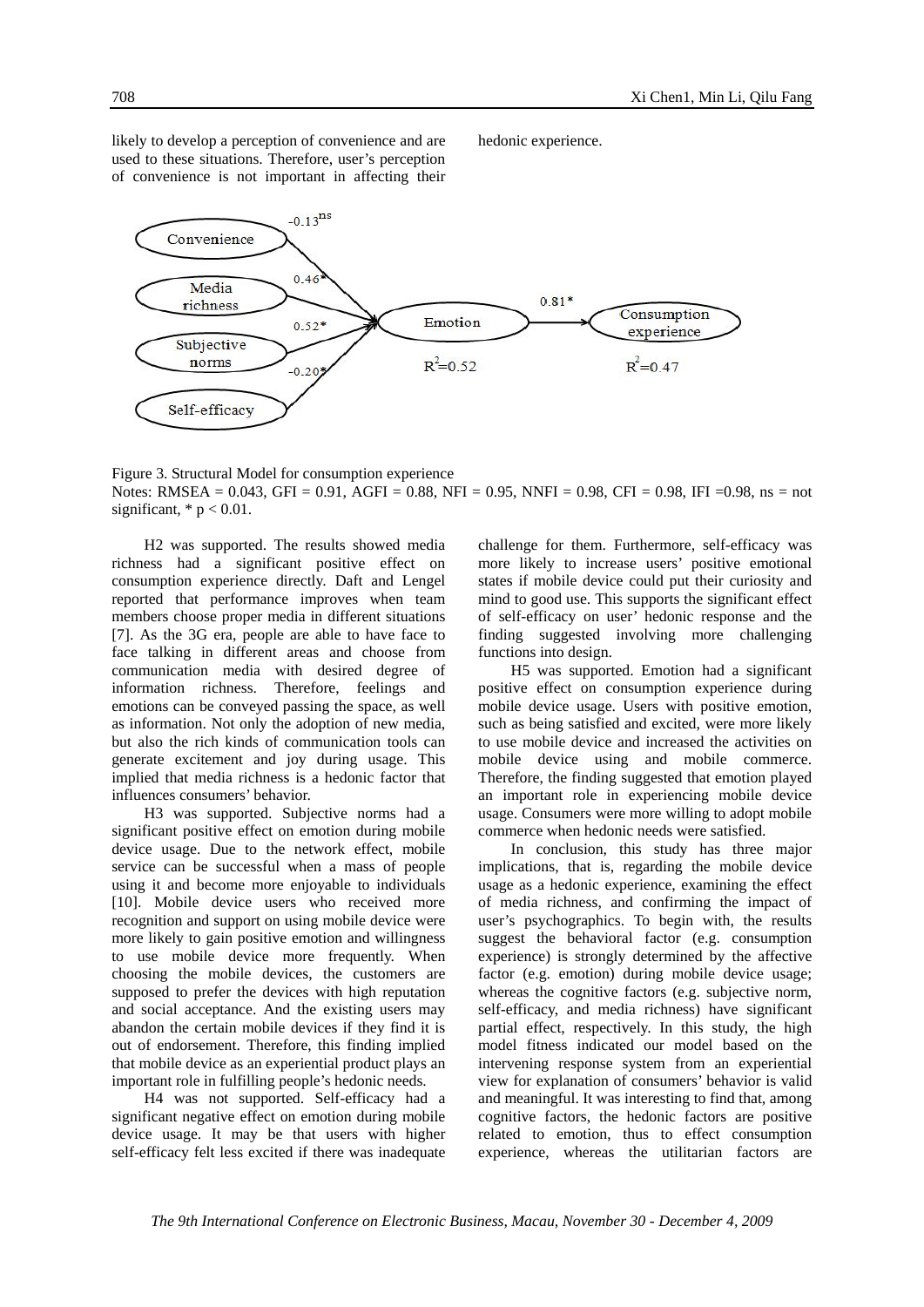negative related. In other words, traditional utilitarian factors may not apply in the context of personal mobile devices and researchers should pay more attention to the influence of hedonic factors on consumers' behavior.

Furthermore, advancing technologies enable people to convey message from text message to video call, which makes media richness an important antecedent in explanation for mobile phone use. Finally, users' psychographics, which reflect subjective experience and personal value, plays a strong role on effecting consumption experience. Similar results have been found in a recent IT adoption study from hedonic perspective [10]. The main driver of intention to use is perceived enjoyment, whereas perceived enjoyment and usefulness have significant effect on attitude.

Besides the implications on research, the study yields a number of important practical managerial implications, which both in service and product design and customer relationship management (CRM). First, the factors which are the antecedents of emotion and consumption experience can help the companies offering mobile device or service to find the proper and effective design avenue. When doing a survey before product design, researches should be taken within the target market, since the advices from customers' social network are taken significantly. A wide variety of media and more challenging functions should be concluded in the mobile device and service.

The second implication for this study in mobile commerce industry is the emphasis of CRM. As the network effect plays a significant role in mobile service, companies should develop a popularization plan to encourage customers to use continuously and convince their peers to use the same services. Increase in peer-to-peer interaction, such as chat room, may win a positive word of mouth to help acquire more customers and retain current ones. Third, mobile device is about saving time, varying location, and convenience. Basic call function or means of communication are good enough to satisfy customers thus it is advisable to add rich information (e.g. interesting expression and picture) or convenient input method in the text editing and improve the infrastructure construction (e.g. wireless terminal equipment).

## **Conclusion**

The study has validated the relationship between the cognitive factors, affective factors and consumption experience of mobile devices. Mediating by emotion, media richness, and subjective norms have the significant positive effects on consumption experience, while the convenience and self-efficacy have the negative effects. This research has shown the factors which performed an effect on the consumption experience, especially on a hedonic dimension.

The limitations of this research are mainly on the sample and research method. First, the use of a sample with a majority of university students and mobile phone present constraints in that the findings may not be reproducible with other populations or with other mobile devices. Second, we study mobile commerce as a whole, regardless of classification between hedonic services and utilitarian functions. Third, we conducted the survey focused on users' perception rather than their actual behavior, regardless of the subjectivity of data.

For future study, comparative study among different respondents' categories is expected. For example, it would be interesting to survey between younger and educated users and older and less-educated ones. Besides, demographic factors like gender and age, which may bias the result, can be involved into study. Last but not least, additional variables, which can improve the explanatory ability to usage experience, should be added into the model. It would also be interesting to study more hedonic factors, such as appearance of mobile device, upon theories in marketing, consumer behavior and psychology.

## **References**

- [1] Bandura and Albert "Self-efficacy," *Harvard Mental Health Letter*, 13(9), 1997, pp.4-6.
- [2] Berry, L. L., Seiders, K., and Grewal, D. "Understanding service convenience", *The Journal of Marketing*, 66(3), 2002, pp.1-17.
- [3] Brewin, C. R. "Cognitive change processes in psychotherapy", *Psychological Review*, 96(45), 1989, pp.379-394.
- [4] Bruner, G. C. and Kumar, A. "Explaining consumer acceptance of handheld Internet devices", *Journal of Business Research*, 58, 2005, pp.553– 558.
- [5] Burton-Jones, A., and Straub, D.W. "Minimizing method variance in measures of sy stem usage", *Proceedings of the Southern Association for Information Systems (SAIS)*, R. Papp (ed.), Savannah, Georgia, 2004, pp.336-342.
- [6] Carlson, J. R. and Zmud, R. W. "Channel expansion theory and the experiential nature of media richness perceptions", *The Academy of Management Journal*, 42(2), 1999, pp.153-170.
- [7] Daft, R. L. and Lengel, R. H. "Information richness: a new approach to managerial behavior and organizational design", *Research in Organizational Behavior*, 6, 1984, pp.191-233.
- [8] Daft, R. L. and Lengel, R. H. "Organizational